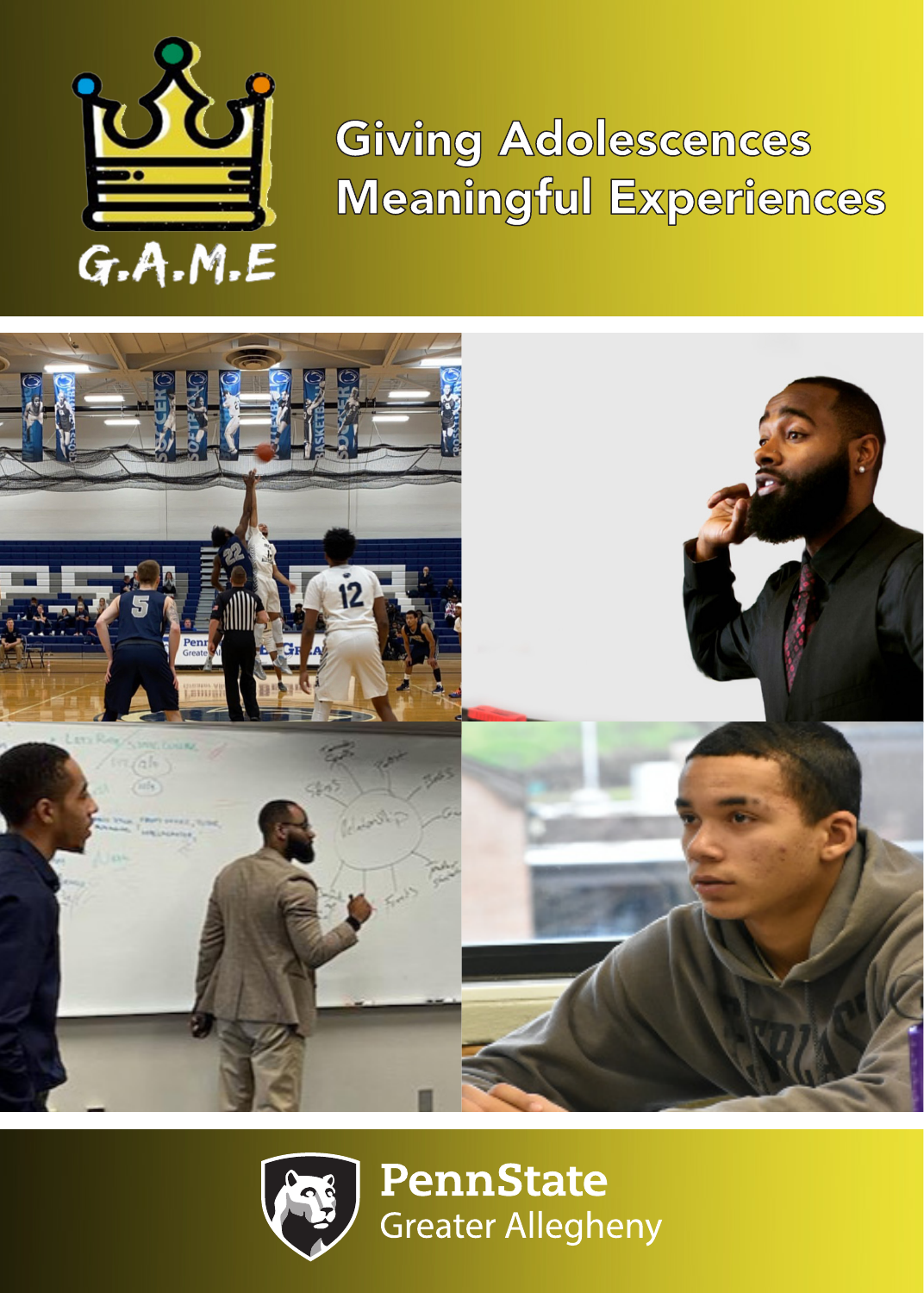

G.A.M.E. functions as a "Hybrid Mentoring" program. In addition to providing mentorship and guidance, we incorporate pedagogical strategies and Pennsylvania Department of Education (PDESAS) learning standards in our sessions, combining this with what we call "Real-life" pedagogy. Sessions are highly engaging allowing participants to easily connect with the content. We focus on creating a student center experience allowing participants to become<br>vested in their personal growth.<br>All the multiple resources to vested in their personal growth.

We pull from multiple resources to ensure we are able to assist participants in all areas---ranging from mental health sessions (DBT), legal counseling, postsecondary education, trade school, ACT/ SAT prep, interpersonal skills, and long-term goal planning (S.M.A.R.T Goals).



We have seen great success working with all six of the Community Intensive

Supervision Program (CISP) locations and area high schools in Allegheny County, such as Westinghouse High School and McKeesport Area High School.

We will facilitate a full diagnostic personality assessment (True Colors), allowing participants and us to identify their strengths, weakness, stressors, esteem, career matches, attributes, and learning style.

Lastly, we open our campus to our groups for planned visits and characterbuilding experiences.



Eliminating barriers for students in CISP and providing strategies to be successful in the workforce, college, and personal life.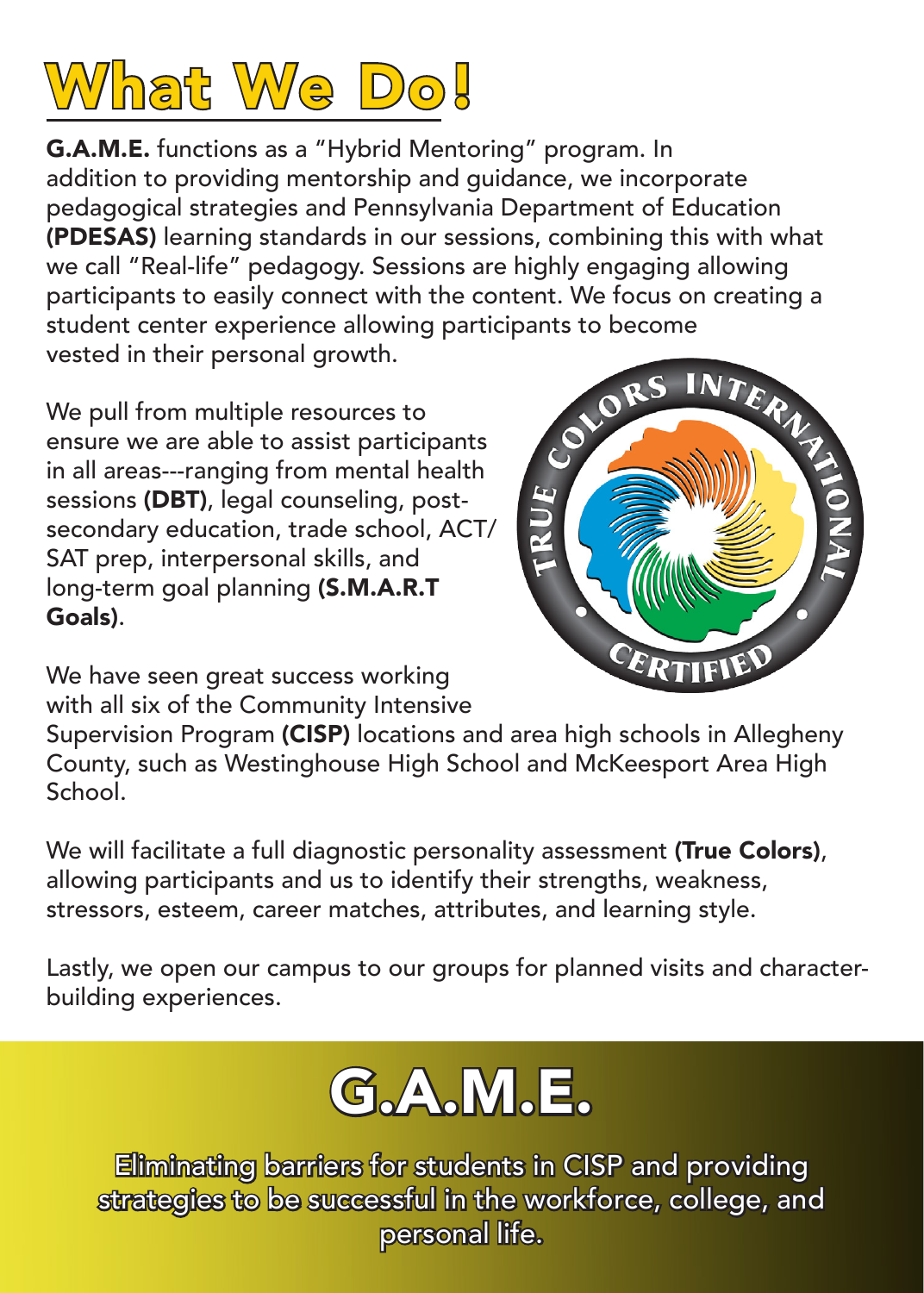

#### Self-Enhancement

- TRUE Colors Assessment
- ISP (Individual Success Plan)
- S.M.A.R.T. Goals
- Interpersonal Skill Development

### College Prep

- Admissions
- SAT/ACT prep
- Financial Aid (FAFSA, PHEAA, etc.)
- Campus Tours
- **Mentorship**

### Professional Development

- Resume creation & enhancement
- Interview skills and Etiquette
- Career exploration
- Career Match

### Mental Health

- DBT (Dialectal Behavior Therapy)
- Self-esteem
- P.T.S.D. (Post Traumatic Stress Disorder)
- Self-Assessment

# Realize Your Potential

It's your time to shine! Eliminate the fog and discover that bright light hidden within. Join our journey to unveil your "True Colors" …Let's Shine!